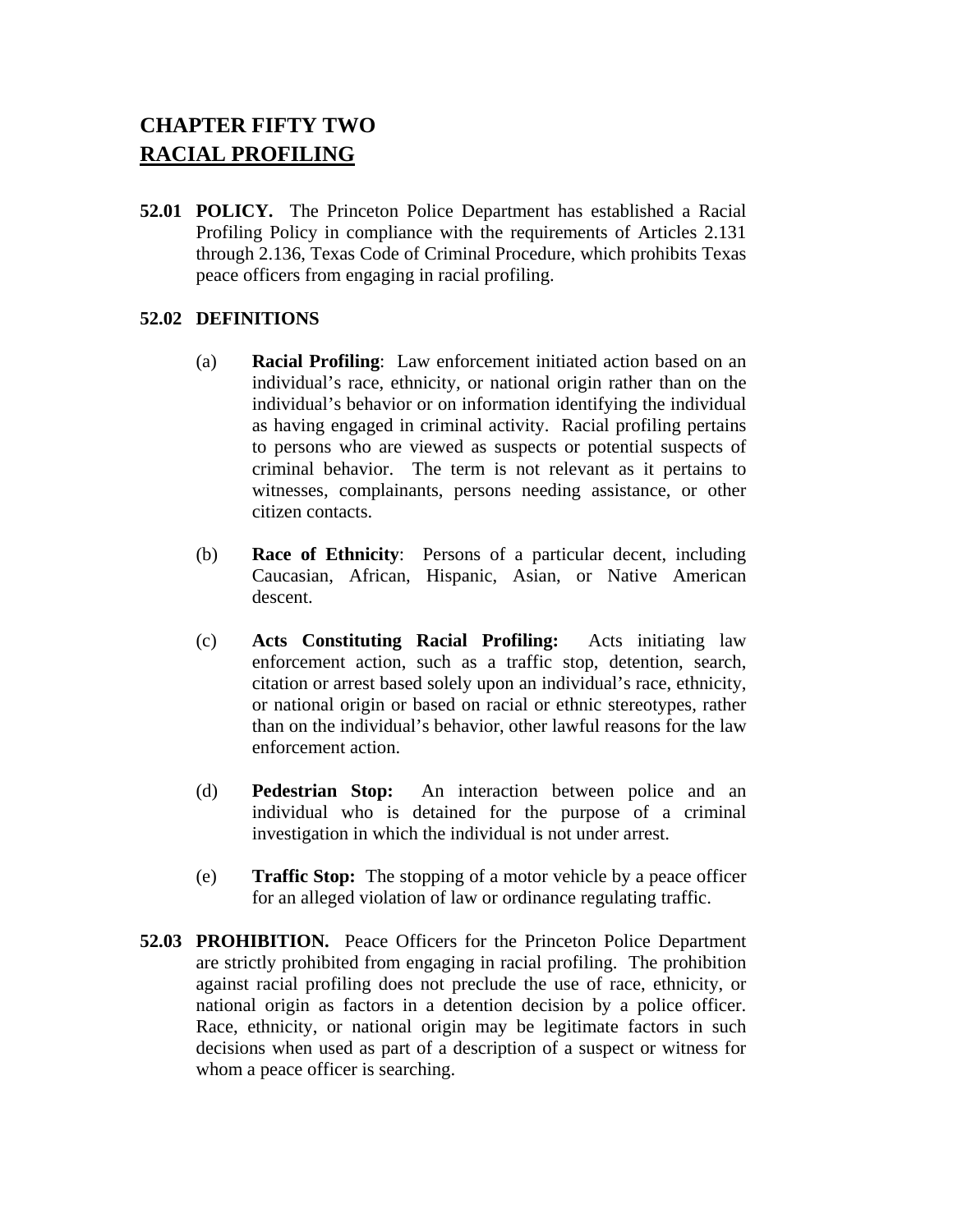#### **52.04 COMPLAINT PROCESS.**

- (a) Any person who believes that a peace officer employed by the Princeton Police Department has engaged in racial profiling with respect to that person may file a complaint in accordance with Princeton Police Department General Orders. No person shall be discouraged, intimidated or coerced from filing such a complaint, or be retaliated against because they have filed such a complaint.
- (b) The Police Department shall accept and investigate citizen complaints alleging racial profiling by its peace officers. Complaints should be in writing, or the employee, officer or official receiving the complaint should reduce the complaint to writing and should include the time, place, and details of the alleged racial profiling incident along with the identity or description of the police officer(s) involved, and the identity and manner of contacting the complainant. Complaints should be submitted to the police department within 90 days of the alleged event of racial profiling in order to preserve the evidence reflected in any audio or video recording; however, a complaint shall be accepted at any time submitted.
- (c) Any peace officer, City employee, or City official who receives a citizen complaint alleging racial profiling shall forward the complaint to the Chief of Police, or designee, within twelve (12) hours of receipt of the complaint. Receipt of each complaint shall be acknowledged to the complainant in writing. All complaints shall be reviewed and investigated by the Chief of Police or designee within a reasonable period of time and the results of the review and investigation shall be filed with the Police Department and with the complainant.
- (d) The investigation of a complaint alleging racial profiling shall seek to determine if the Princeton peace officer that is the subject of the complaint has been engaged in a pattern of racial profiling. This would include multiple acts constituting racial profiling for which there is no reasonable, credible explanation based on established police and law enforcement procedures. A single act constituting racial profiling may not be considered a pattern of racial profiling, but it may be grounds for corrective action.
- (e) In the event a complaint of racial profiling filed by a n individual involves an occurrence that was recorded on audio or video, the Princeton Police Department shall, upon commencement of the investigation of the complaint, and upon a written request of the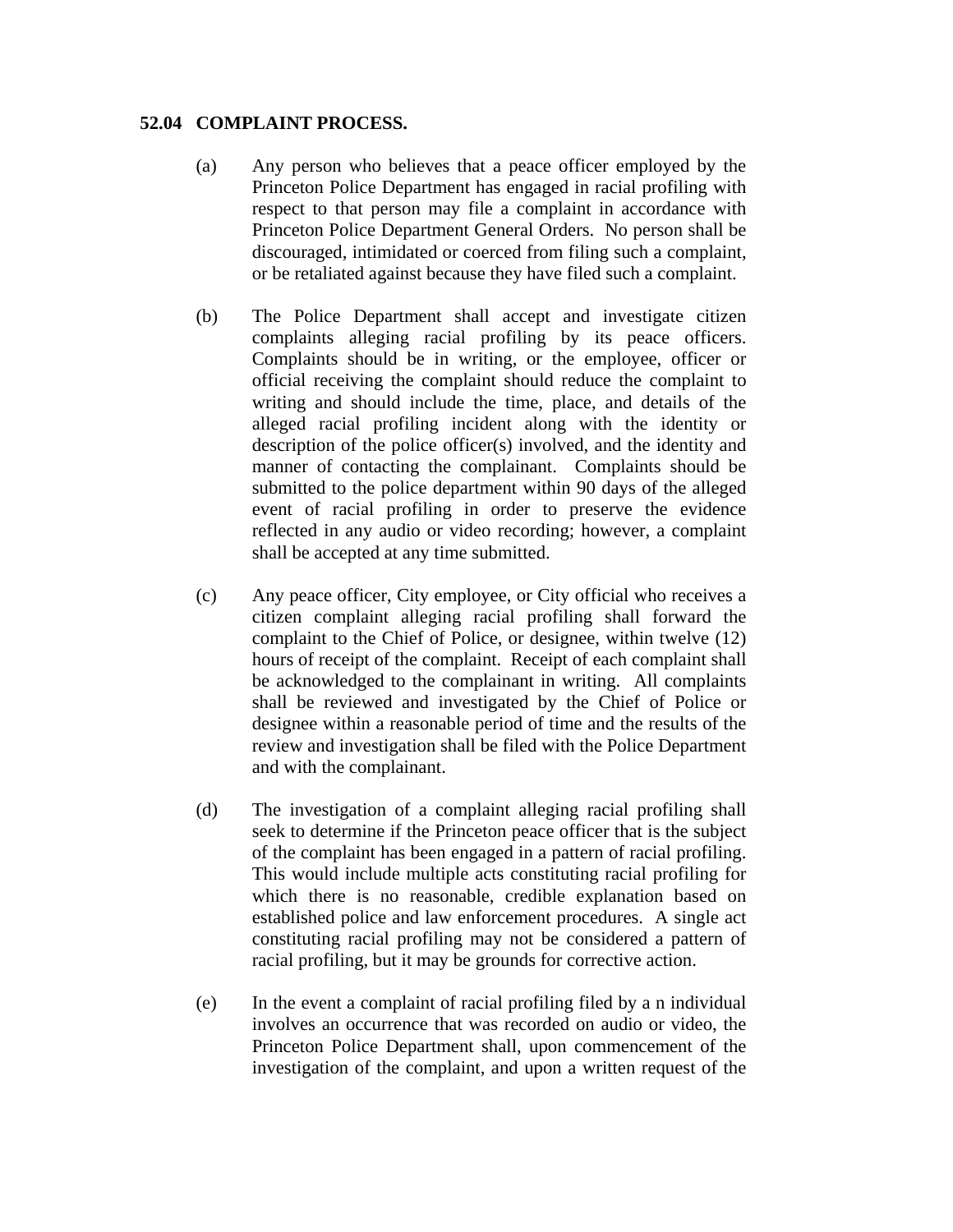officer, promptly provide a copy of the recording to the peace officer that is the subject of the complaint.

- **52.05 PUBLIC EDUCATION.** The Princeton Police Department shall provide education to the public concerning the racial profiling complaint process. A summary of the public education effort made during the preceding year shall be included with the annual report filed with the City of Princeton Council and City Administrator.
- **52.06 CORRECTIVE ACTION.** Any peace officer employed by the Princeton Police Department who is found, after investigation, to have engaged in racial profiling in violation of this policy shall be subject to corrective action in accordance with the Princeton Police Department General Orders Manual.

#### **52.07 COLLECTION OF INFORMATION AND ANNUAL REPORT WHEN A CITATION IS ISSUED OR ARREST MADE.**

- (a) Each traffic stop in which a citation is issued and for each arrest resulting from such traffic stops, the peace officer involved in the stop shall collect information identifying the race or ethnicity of the person detained, stating whether a search was conducted, and if a search was conducted, whether the person detained consented to the search. This information shall be collected, compiled and reported irrespective of whether the City has the audio or visual equipment referenced in Section 8 herein.
- (b) The information collected shall be compiled in an annual report covering the period of January 1 through December 31 of each year and shall be submitted to the City Council and City Administrator no later than March 1 of the following year. The annual report shall not include identifying information about any peace officer involved in a stop or arrest.
- **52.08 AUDIO AND VIDEO EQUIPMENT** The Princeton Chief of Police shall examine the feasibility of installing and maintaining video camera equipment and transmitter-activated equipment in each Princeton police vehicle regularly used to make traffic stops and transmitter-activated equipment in each police motorcycle regularly used ot make traffic stops.

### **52.09 REVIEW OF VIDEO AND AUDIO DOCUMENTATION STANDARDS**

(a) Each audio and video recording shall be retained for a minimum period of ninety (90) days unless a complaint is filed alleging that a police officer employed for the Princeton Police Department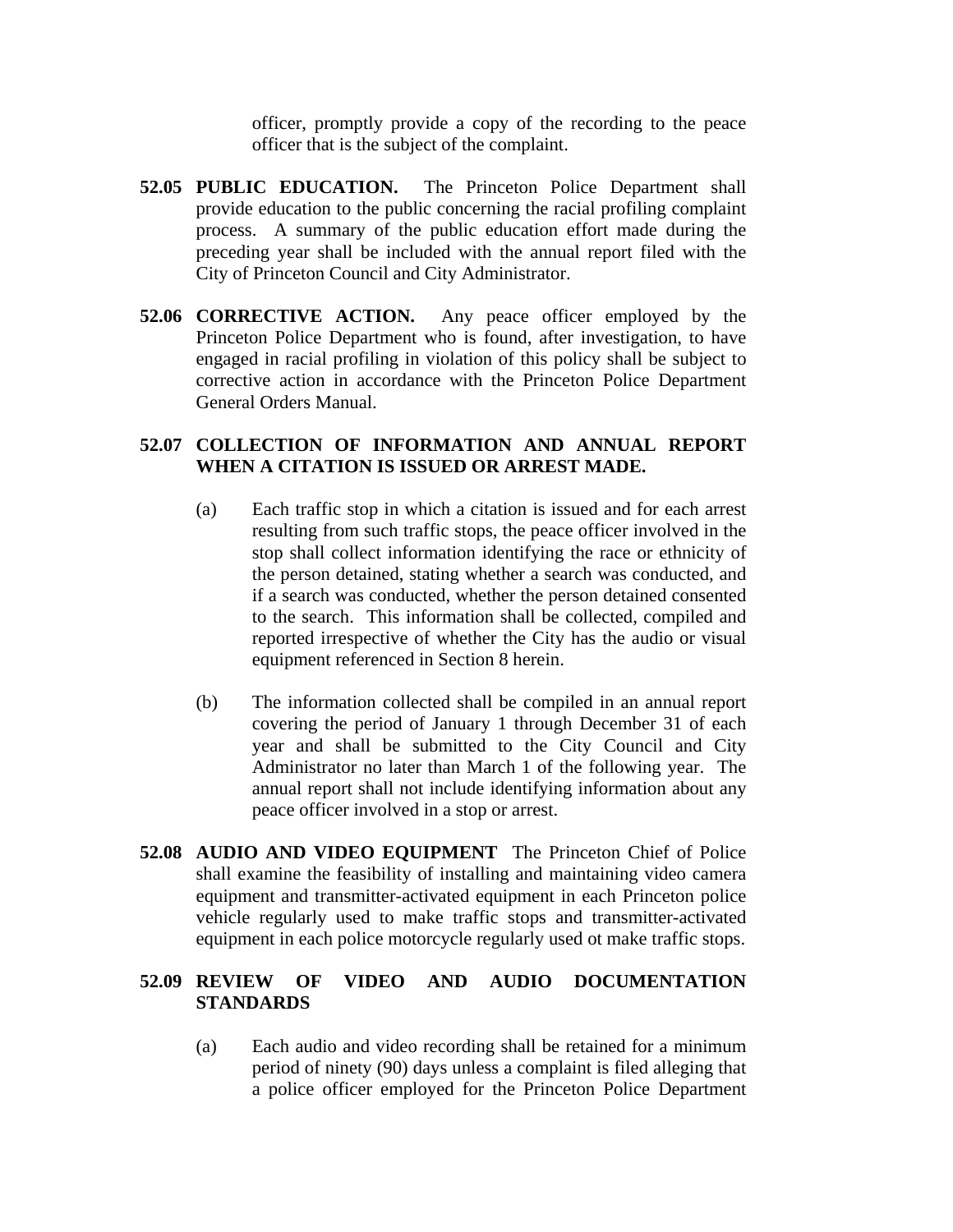has engaged in racial profiling with respect to a traffic or pedestrian stop, in which case the recording shall be retained until final disposition of the complaint.

- (b) In conjunction with preparation of the annual report required under Part 7 above, the Chief of Police or designee shall periodically conduct reviews of randomly selected sampling of video and audio recordings made recently by peace officers employed by the City of Princeton in order to determine if patterns of racial profiling exist. The review shall be conducted at least once every ninety days. The Chief of Police or designee will document each review.
- (c) In reviewing audio and video recordings, the Chief of Police or designee shall seek to determine if the officer who is involved has engaged in a single act of racial profiling in violation of this policy or a pattern of racial profiling that includes multiple acts constituting racial profiling for which there is no reasonable, credible explanation based on established police and law enforcement procedures. A single act may constitute racial profiling in violation of this policy that may subject an officer to corrective action. A single act, however, does not constitute a pattern or practice of racial profiling.

## **52.10 COLLECTION, COMPILATION, ANALYSIS, AND REPORTING REQUIREMENTS IN ABSENCE OF EITHER AUDIO AND VIDEO EQUIPMENT OR NON-FUNDING CERTIFICATION BY THE GOVERNING BODY**

- (a) In addition to the annual report required when citations are issued and arrests are made, and so long as the City of Princeton has not equipped all motor vehicles and motorcycles regularly used to make traffic and pedestrian stops with audio and video equipment, as applicable, and so long as the City has not or is not able to certify to the Department of Public Safety that it needs funds for such audio and video equipment but has not received such funds, then each peace officer of the City shall make the following report for each traffic and pedestrian stop:
	- (1) Physical description of each person detained as a result of the stop, including:
		- A. gender;
		- B. race or ethnicity as stated by the person, or if the person does not state the person's race or ethnicity, as determined by the officer to the best of his or her ability;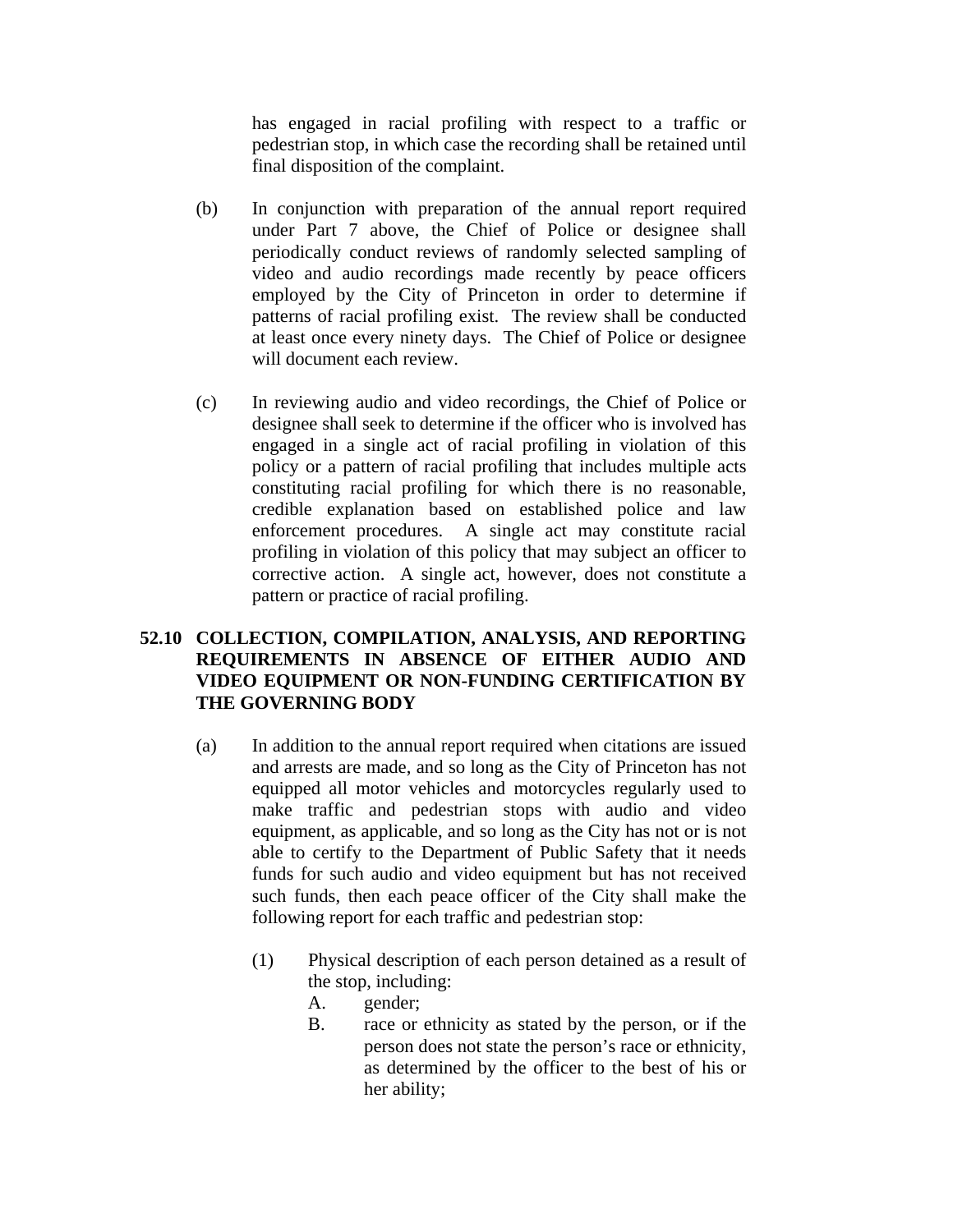- C. the traffic law or ordinance alleged to have been violated or the suspected offense;
- D. whether the officer conducted a search as a result of the stop, and if so, whether the person detained consented to the search;
- E. whether any contraband was discovered in the course of the search and the type of contraband discovered;
- F. whether probable cause to search existed and the facts supporting the existence of that probable cause;
- G. whether the officer made an arrest as a result of the stop or the search including a statement of the offense charged;
- H. the street address or approximate location of the stop; and
- I. whether the officer issued a warning or a citation as a result of the stop, including a description of the warning or a statement of the violation charged.
- (2) The information in each report shall be analyzed and compiled in a report that covers the period January 1 through December 31 of each year and shall be submitted to the City Council and City Administrator no later than March 1 of the following year. Each report shall include:
	- A. Comparative analysis of the information compiled under Section  $10(A)(1)(a-I)$  to:
		- i. determine the prevalence of racial profiling by peace officers employed by the City; and
		- ii. examine the disposition of traffic and pedestrian stop made by officers employed with the City, including searches resulting from such stops; and
	- B. Information relating to each complaint filed with the City alleging that a peace officer employed by the Princeton Police Department had engaged in racial profiling.
	- C. The report required by this Section 10 may not include identifying information about a peace officer who makes a traffic or pedestrian stop or about an individual who is stopped or arrested by an officer.